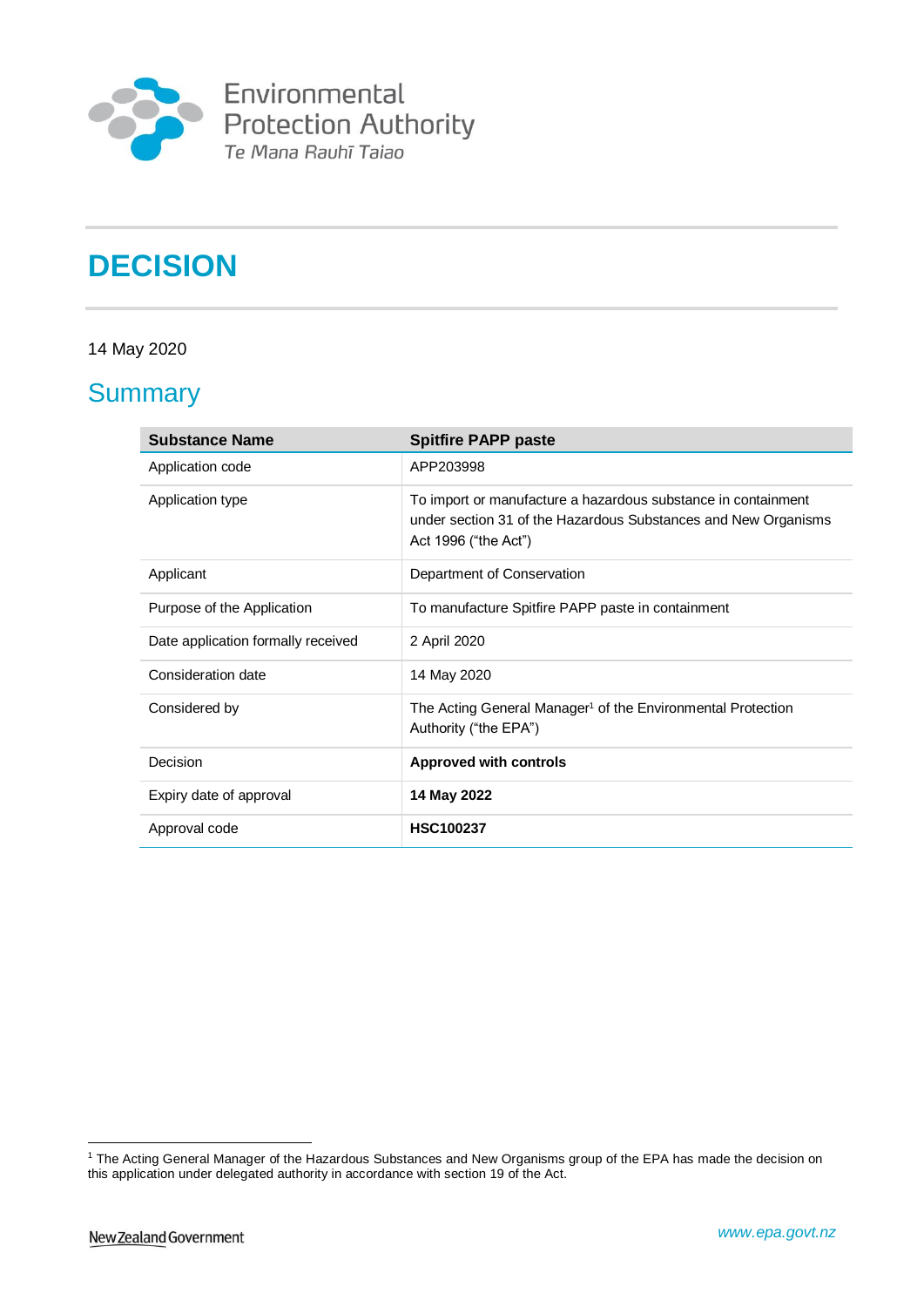# 1. Background

- 1.1. The Department of Conservation ('the applicant") sought approval under section 32 of the Act to manufacture one hazardous substance ("the substance") in containment.
- 1.2. The substance is a vertebrate toxic agent (VTA). The substance contains an existing active ingredient that is present in currently approved hazardous substances in New Zealand.
- 1.3. The active ingredient in this substance is 4'-aminopropiophenone (PAPP).
- 1.4. The applicant intends to use the substance to carry out cage trials on stoats in order to generate efficacy data that will be used for research and development of the substances and may be used to inform a future application for release.
- 1.5. The substance is applied via a resetting toxin delivery device known as a Spitfire, which fires 800 mg of paste onto the belly of the stoat as it passes through a tunnel. The stoat then grooms itself and is exposed to the toxin.

# 2. Process and notification

#### **Application receipt**

2.1. The application was formally received on 2 April 2020 under section 31 of the Act.

**Information available for consideration**

- 2.2. The information available for the consideration of APP203998 includes:
	- the application form
	- confidential appendices to the application, and
	- the EPA staff containment evaluation report.
- 2.3. The available information is sufficient to assess the application.

**Notification to government departments**

2.4. The Ministry of Health were advised of the application and invited to comment. No comments were received.

### 3. Hazardous properties

- 3.1. The applicant submitted information on the hazards of the substance for which approval is sought. It is noted that this is an experimental substance, and as such, there is insufficient information available for the hazard classifications of the substance to be determined.
- 3.2. Based on the available information, this substance may cause adverse effects to human health and the environment. The potential adverse effects are expected to be similar to other VTAs that are already approved under the Act for import or manufacture with controls.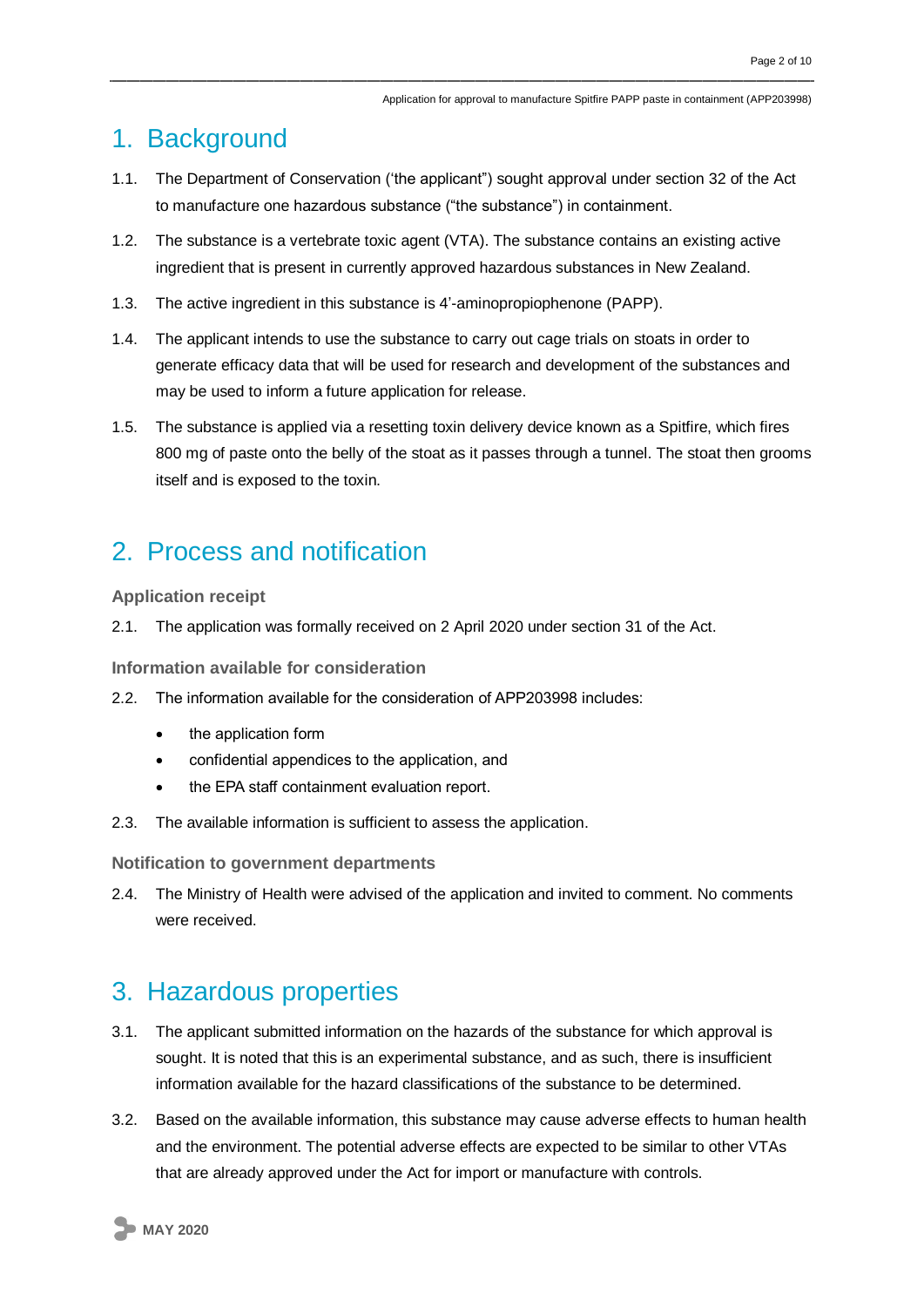### 4. Assessment of risks and benefits

- 4.1. The applicant has proposed a containment system and information on how they intend to address the risks from the following:
	- To limit the likelihood of escape of any contained hazardous substance or contamination of the facility by the substance
	- To exclude organisms from a facility or to control organisms within a facility
	- To exclude unauthorised people from a facility
	- To prevent unintended release of the substance by experimenters working with a substance
	- To control the effects of an accidental release of the substance
	- Inspection and monitoring requirements of the containment facility
- 4.2. The EPA considered the applicant's assessment and determined that the substance may pose risks such as, but not limited to, those detailed below.

**Risks to human health and the environment**

- 4.3. The substance may cause adverse effects to human health and the environment if people or non-target organisms are exposed to the substance.
- 4.4. The substance could potentially contaminate waterways, groundwater, soil or neighbouring properties. These potential exposures could result from an incident during manufacture, storage, transport, application, or disposal of the substance. The risk of an incident occurring with the proposed controls in place is considered negligible.
- 4.5. The likely route for human exposure is through oral or dermal contact while handling the substance. However, it is unlikely that people using the substance will be exposed in this way provided that risk mitigation measures are in place. These measures include the use of personal protective equipment (PPE), and qualification requirements for people preparing and handling the substance.
- 4.6. There is also a risk that members of the public may be exposed to the substance. This is mitigated by controls that limit access to the cage-trial facility to authorised personnel only. The facility does not include land or facilities that the public can legally access without permission.
- 4.7. Non-target animals may be exposed to the substance via consumption of any uneaten or unused substance and/or treated stoat carcasses. This is mitigated by limiting the use of the substance to cages during the trial period and by adding controls that specify that the substance and stoat carcasses must be disposed of in accordance with the Hazardous Substances (Disposal) Notice 2017 and with the waste management rules for dead animals set by the relevant region, district or city council.
- 4.8. The approval holder is also required to ensure that non-target species are not adversely affected by the use of the substance.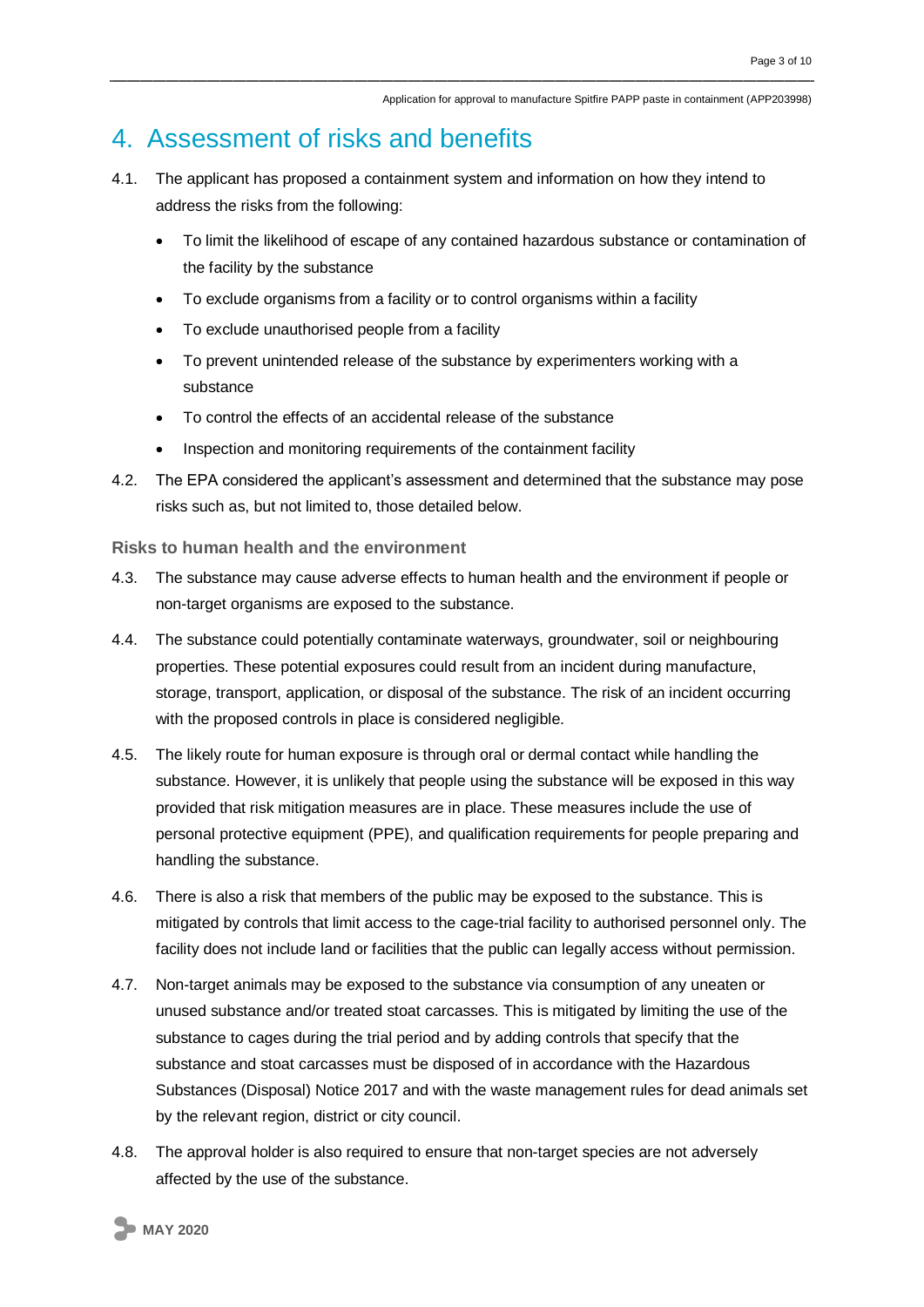- 4.9. With the controls in Appendix A and restrictions under other relevant legislation, the risks to human health and the environment posed by the manufacture of the substance (in containment) are negligible.
- 4.10. There are also requirements under the Health and Safety at Work Act 2015 and associated regulations. Note: the Health and Safety at Work Requirements are not set under this approval but apply in their own right.

**Risks to the relationship of Māori to the environment**

- 4.11. The potential effects of the substance on the relationship of Māori to the environment have been assessed in accordance with sections 5(b), 6(d) and 8 of the Act. Under these sections all persons exercising functions, powers and duties under this Act shall recognise and provide for the maintenance and enhancement of people and communities to provide for their cultural wellbeing, and; take into account the relationship of Māori and their culture and traditions with their ancestral lands, water, taonga and the principles of the Treaty of Waitangi (Te Tiriti o Waitangi).
- 4.12. It is highly unlikely that the manufacture of the substance in containment will impact on Māori culture or traditional relationships with the environment.
- 4.13. If the substance is managed in accordance with the controls in Appendix A, it would be likely to be consistent with the principles of the Treaty of Waitangi, particularly the principle of active protection.

**Assessment of risks to society, the community and the market economy**

- 4.14. No risks to society, communities or the market economy were identified from the manufacture of the substance in containment.
- **New Zealand's international obligations**
- 4.15. No international obligations were identified as being impacted by the manufacture of the substance in containment.

### 5. Assessment of containment

**Purpose of the approval**

- 5.1. Under section 32 of the Act, a containment approval may only be granted if the application is for one of the purposes specified in section 30 of the Act.
- 5.2. The applicant notes that the purpose of this application is to conduct research and development on the substance, in accordance with section 30(b) and section 30(ba) of the Act. The application is therefore eligible for consideration under section 32 of the Act.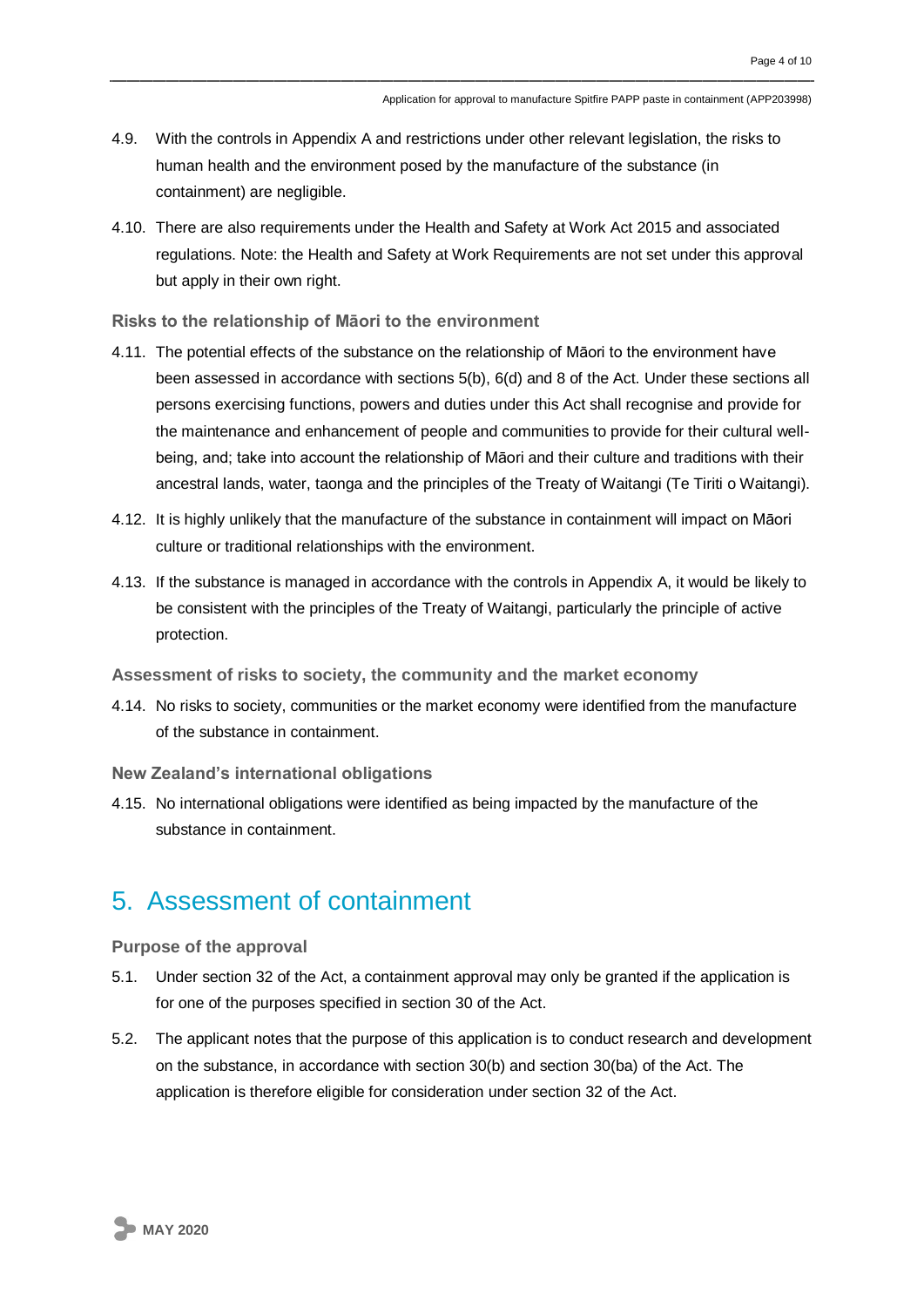#### **Adequacy of containment**

- 5.3. Section 32(1) of the Act requires that the substance can be adequately contained. The potential for this substance to escape from containment was assessed by taking into account the containment system proposed by the applicant and the potential pathways for release of the substance.
- 5.4. Section 32(2) of the Act specifies that a containment approval for a hazardous substance must include controls for each of the applicable matters specified in Schedule 3. The approval may also include controls that provide for any other matters in order to give effect to the purpose of the Act.
- 5.5. Applying the Schedule 3 requirements and using the information provided by the applicant, a set of controls was developed to ensure adequate containment of the substance.
- 5.6. The applicant was provided with the proposed controls and given an opportunity to comment. The applicant had no comments on the controls but asked that, if granted, the approval period be two years.
- 5.7. Having considered all the applicable matters, the EPA has determined that the substance can be manufactured in containment, provided that the controls in Appendix A are complied with.

### 6. Decision

- 6.1. Pursuant to section 32 of the Act, I have considered this application for an approval to manufacture Spitfire PAPP paste in containment. I have applied the relevant sections of the Act and clauses of the Hazardous Substances and New Organisms (Methodology) Order 1998.
- 6.2. I am satisfied that Spitfire PAPP paste can be adequately contained with the controls in Appendix A.
- 6.3. Therefore, the application to manufacture the substance in containment is granted until **14 May 2022**.

vironmental of Service Authority

**Clark Ehlers Date: 14 May 2020** Acting General Manager, HSNO, EPA

**MAY 2020**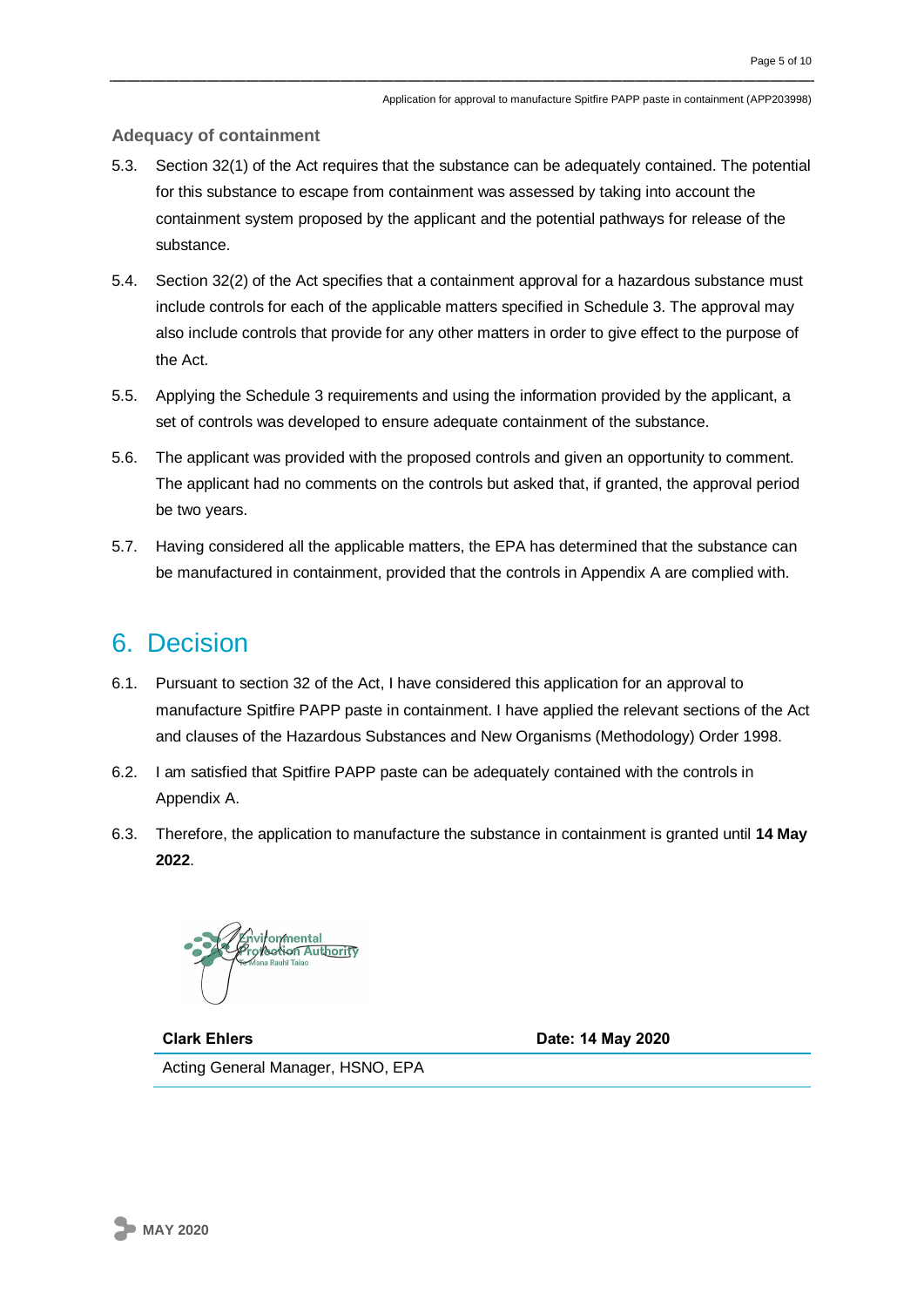# Appendix A: Controls applying to the manufacture of Spitfire PAPP paste in containment

**General** 

- 1. In these controls, "approval holder" refers to the Department of Conservation.
- 2. In these controls, "substance" refers to, and is limited only to, Spitfire PAPP paste.
- 3. Spitfire PAPP paste consists of one formulation declared with application APP203998. This substance is summarised in confidential Appendix B.

#### **Accountability**

4. The approval holder must ensure compliance with all the controls in this approval.

#### **Requirement for containment**

5. The substance must be in containment at all stages of its life cycle in New Zealand.

#### **Limitations**

- 6. This approval expires on **14 May 2022**.
- 7. This approval applies exclusively to substance that is manufactured and studied by, or on behalf of, the approval holder.
- 8. Spitfire PAPP paste manufactured under this approval must only be used in a secure facility.
- 9. The approval holder must ensure that the manufacture and laboratory testing of the substance and the nature of the trials are in accordance with the activities proposed in application APP203998, unless otherwise specified by the controls on this approval.
- 10. Over the term of this approval, the approval holder may manufacture up to 600 g of the substance covered under this approval.
- 11. The substance under this approval must be manufactured, stored and used in a secure facility.

#### **General requirements**

- 12. The substance must be correctly packaged. The substance is correctly packaged if it is packed in accordance with the relevant sections of the Hazardous Substances (Packaging) Notice 2017 and its packaging complies with the same notice.
- 13. The substance must be correctly labelled. The substance is correctly labelled if it is packed in a container that is labelled in accordance with the relevant sections of the Hazardous Substances (Labelling) Notice 2017.
- 14. A safety data sheet (SDS) must accompany the substance at all stages of its life cycle in New Zealand. The SDS must comply with the relevant requirements of the Hazardous Substances (Safety Data Sheets) Notice 2017.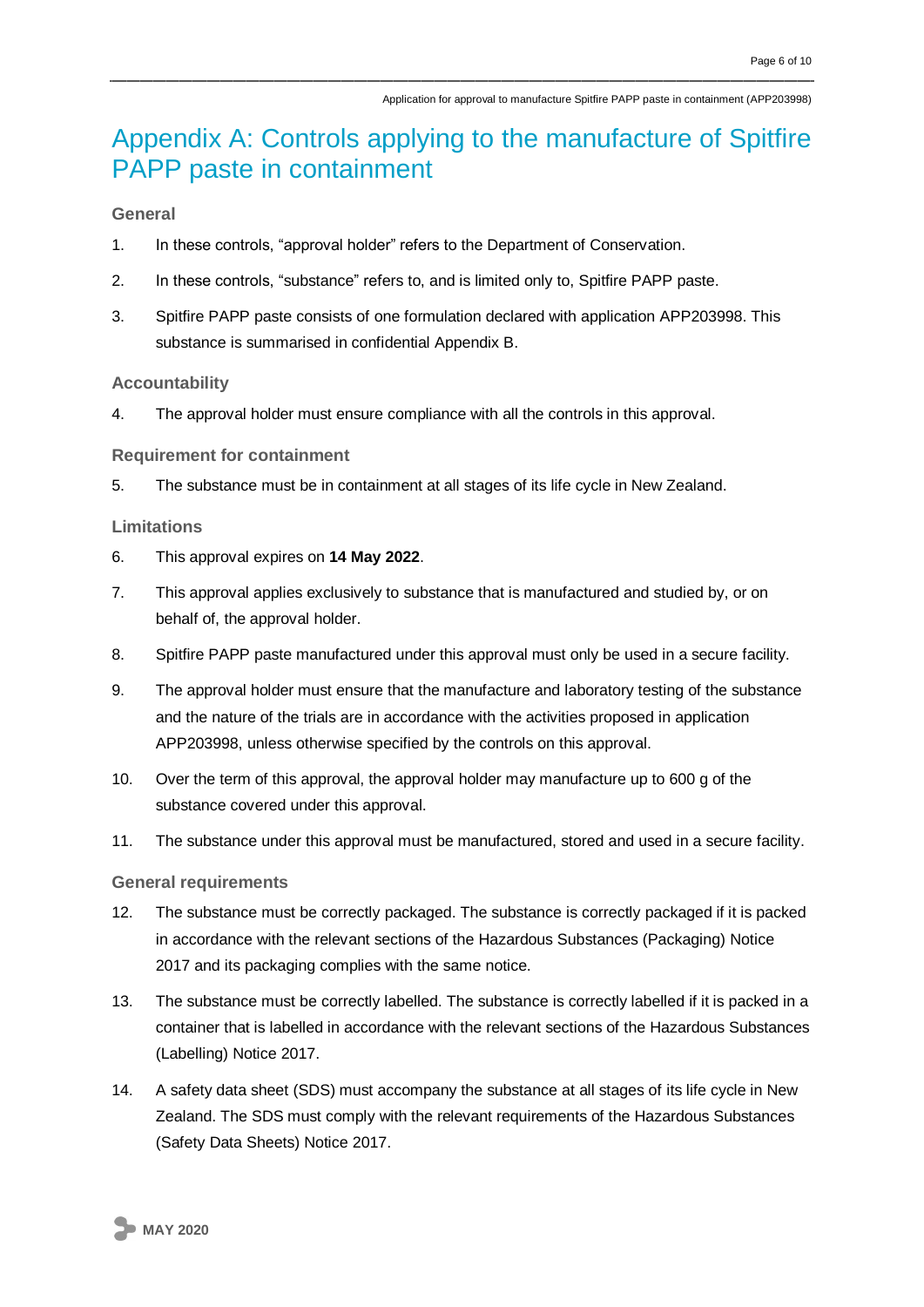#### **Workplace site and storage requirements**

- 15. The Hazardous Substances (Hazardous Property Controls) Notice 2017 applies to this approval, as if the substance were a class 9 pesticide.
- 16. The substance must be stored in a locked container when not in use.

#### **Analytical laboratory**

- 17. The approval holder must only conduct analytical studies on the substance at the test facility described by the approval holder in the application. This facility is described as the "analytical laboratory".
- 18. Unauthorised persons must be excluded from the analytical laboratory.
- 19. The analytical laboratory must, as far as is reasonably practical, be managed so as to exclude unwanted organisms.

#### **Manufacturing facility**

- 20. The approval holder must only manufacture the substance at the manufacturing facility described by the approval holder in the application. This facility is described as the "manufacturing facility".
- 21. Unauthorised persons must be excluded from the manufacturing facility.
- 22. The manufacturing facility must, as far as is reasonably practical, be managed so as to exclude unwanted organisms.
- 23. The manufacturing facility must be a laboratory compliant with Part 18 of the Health and Safety at Work (Hazardous Substances) Regulations 2017.
- 24. The manufacture of the substance must occur in a facility that is approved to manufacture vertebrate toxic agents under the Agricultural Compounds and Veterinary Medicines (ACVM) Act 1997.

#### **Equipment and facility requirements**

- 25. The manufacture, storage and use of the substance must be undertaken in containment within an area specifically designated for the manufacture, storage or use of the substance. This site may be all or part of a facility.
- 26. The area of a facility used for the manufacture, storage or use of the substance must be able to be readily decontaminated in the event of a spill.
- 27. All entrances to a facility that manufactures, stores or uses the substance must be secured at all times to prevent access of unauthorised people.
- 28. Unauthorised people must be excluded from any facility that manufactures, stores or uses the substance.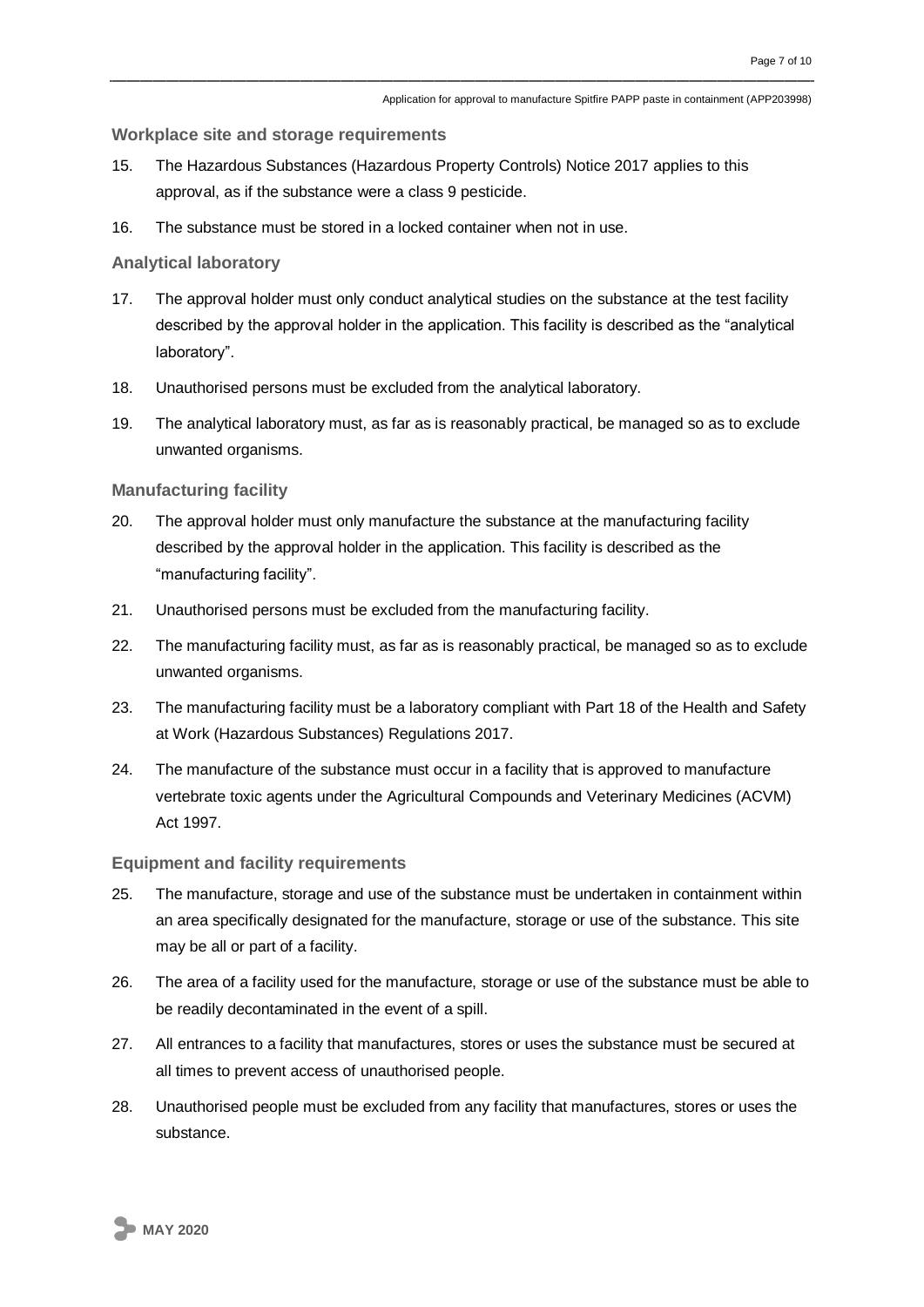- 29. Signs must be displayed at all entrances to a facility that manufactures, stores or uses the substance, and this sign must state:
	- a. that the site is subject to the manufacture, storage or trial of a hazardous substance
	- b. the general type of hazards of the substance that is being manufactured, stored or trialled
	- c. the immediate response action to be taken in an emergency
	- d. that unauthorised access to the site is not permitted
	- e. a 24-hour emergency contact phone number.
- 30. The management of the signs referred to in Control 29 must be compliant with regulation 2.5(2) of the Health and Safety at Work (Hazardous Substances) Regulations 2017, as if references to regulation 2.6 in those regulations were references to Control 29 of this approval.

**Use**

- 31. The substance must only be used in a workplace.
- 32. The substance must not be applied directly to, or enter into water or a waterway.
- 33. The use of the substance must be compliant with clause 46 of the Hazardous Substances (Hazardous Property Controls) Notice 2017, as if the substance were a class 9 pesticide.
- 34. The use of the substance must be compliant with clause 47 of the Hazardous Substances (Hazardous Property Controls) Notice 2017, as if the substances were a class 9 pesticide.
- 35. The manufacture, storage and use of the substance must not result in exposure of any of the substance to a place in which people or non-target organisms may be significantly adversely affected by the substance.
- 36. For the duration of the trial, the approval holder must ensure that secure cages which contain the substance are identified with signs that clearly communicate the presence of a hazardous substance.
- 37. The approval holder must ensure that trials undertaken with the substance occur in secure cages within the secure facility and that the cages are designed and maintained so as to prevent the access of other non-target species into the secure cages.
- 38. For the duration of the trial, the approval holder must ensure that the paste is checked daily and that any uneaten paste present in the cage of a deceased stoat is recovered and disposed of in accordance with Control 44.
- 39. Any evidence of the presence of other non-target species must be checked for, and if found, reported to the EPA in accordance with Control 56.
- 40. At the end of the trial, the approval holder must ensure that all of the substance used in the trial is recovered and disposed of in accordance with Control 44.
- 41. Any person that handles the substance must use PPE that is designed, constructed, and operated to ensure that the person: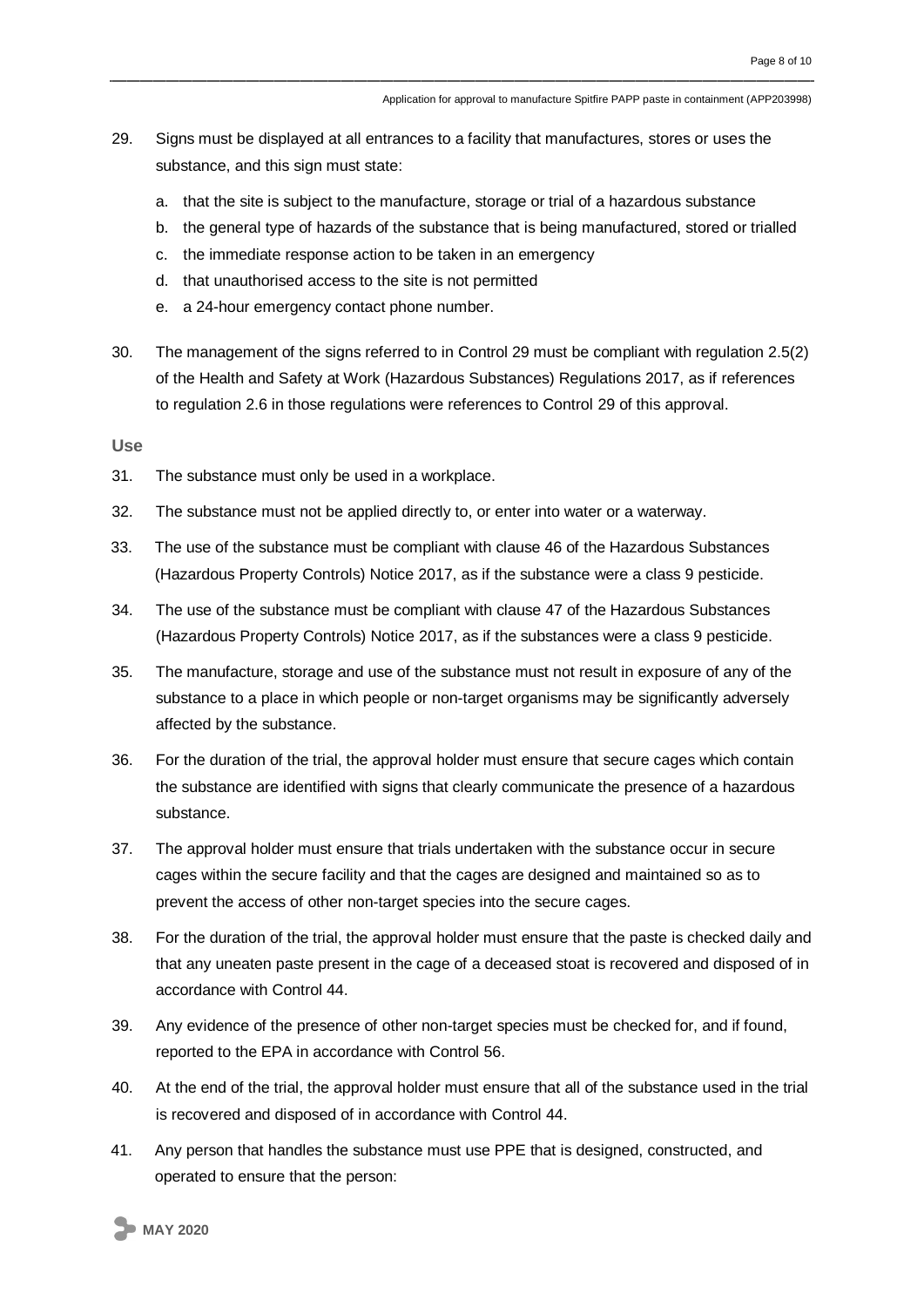- a. does not come in contact with the substance
- b. is not exposed to a concentration of the substance that may cause an adverse effect to the person.
- 42. All reasonable steps must be taken to ensure that non-target species are not adversely affected by the use of the substance.

#### **Transport**

43. No person may transport the substance on a passenger service vehicle<sup>2</sup>.

#### **Disposal**

- 44. The disposal of the substance must be in compliance with the Hazardous Substances (Disposal) Notice 2017.
- 45. The approval holder must ensure that any deceased stoat is disposed of in accordance with the waste management rules for dead animals set by the relevant region, district or city council. In addition, disposal of stoat carcasses must not result in secondary poisoning of non-target organisms or contamination of waterways or groundwater.
- 46. At the expiry of this approval, the substance must:
	- a. have been used up, or
	- b. have been disposed of, or
	- c. be contained in a laboratory compliant with Part 18 of the Health and Safety at Work (Hazardous Substances) Regulations 2017, or
	- d. be covered under a new approval.

#### **Personnel Qualifications**

- 47. The qualification for a person that mixes, loads, or otherwise handles the substance in preparation for application must be compliant with the relevant qualification requirements in clauses 61 and 66 of the Hazardous Substances (Hazardous Property Controls) Notice 2017 as if the substance were a class 9.1A, 9.2A, 9.3A, or 9.4A pesticide.
- 48. Any person entering the manufacturing, storage or trial site must have received sufficient instruction on the containment regime to enable the person to meet their responsibilities under this approval.

#### **Record keeping and Notification**

- 49. Written records must be kept of the amount of the substance manufactured under this approval.
- 50. Written records must be kept for each time the substance is trialled. These records must include the information specified in clause 48(3) of the Hazardous Substances (Hazardous Property Controls) Notice 2017.

1

 $2$  As defined in section 2(1) of the Land Transport Act 1998.